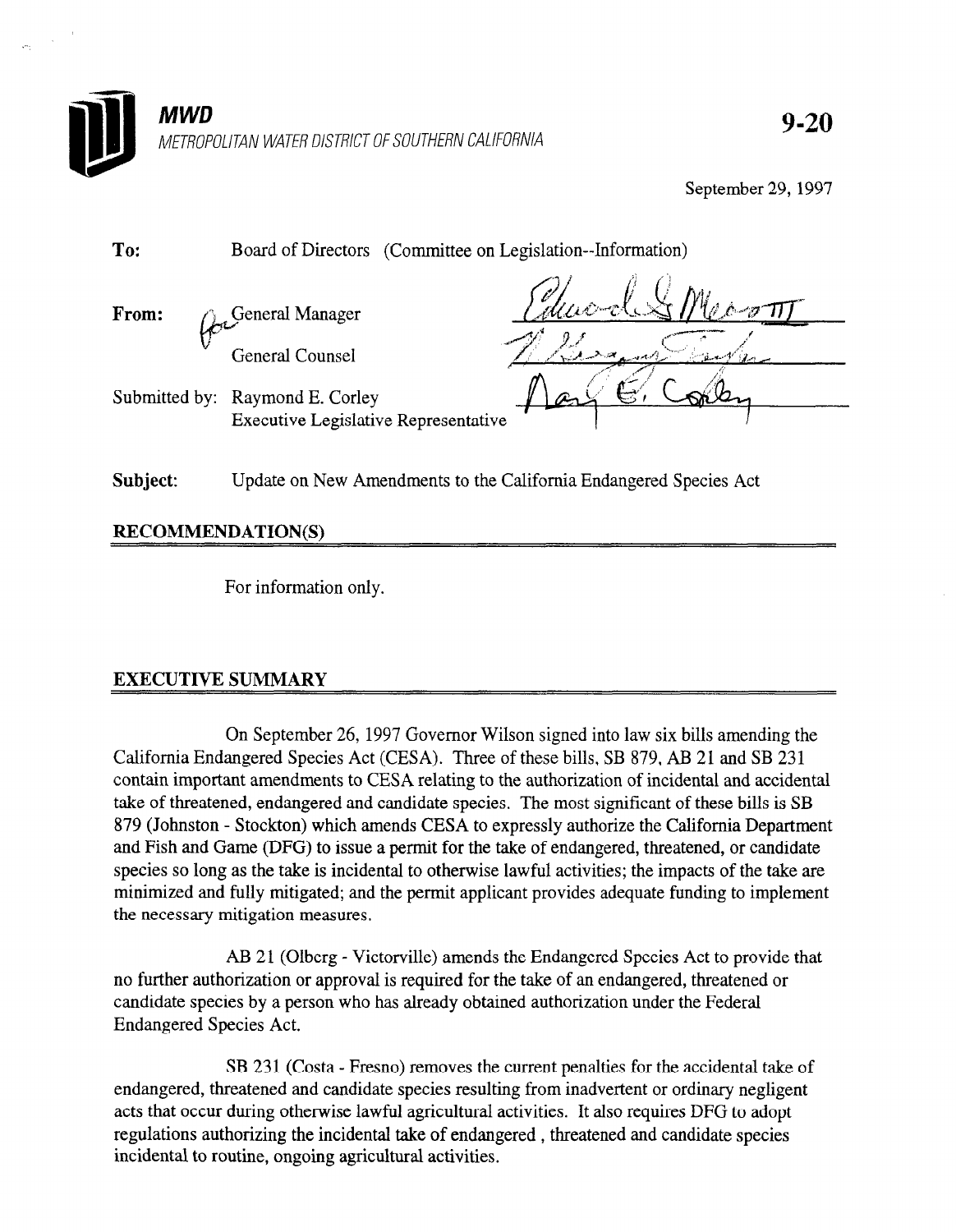Three other CESA bills were signed into law. AB 1280 (Bustamante - Fresno) authorizes \$200,000 from the Environmental License Plate Fund for DFG to develop and implement a recovery strategy pilot program for the Greater Sandhill crane. AB 605 (Ashburn - Bakersfield) adds 30 days to DFG's current evaluation period for reviewing petitions to add or remove species from the endangered or threatened lists. AB 1505 (Ashbum) requires DFG to better coordinate with federal officials with regard to species preservation in the vicinity of the Isabella Dam and Reservoir in Kern County.

## DETAILED REPORT

On September 26, 1997 Governor Wilson signed into law six bills amending the California Environmental Species Act (CESA). Three of these bills, SB 879, AB 21 and SB 231 contain important amendments to CESA relating to the authorization of the incidental take of threatened, endangered and candidate species. The most significant of these bills is SB 879 (Johnston) which amends CESA to expressly authorize the California Department and Fish and Game (DFG) to issue a permit for the take of endangered, threatened, or candidate species so long as the take is incidental to otherwise lawful activities; the impacts of the take are minimized and fully mitigated; and the permit applicant provides adequate funding to implement the necessary mitigation measures. The take permit cannot be issued if DFG finds, based on the best scientific and other information, that the continued existence of the species would be in jeopardy. The required mitigation cannot be more than that which is roughly proportional in extent to the inc required imagement cannot be more man that which is roughly proportional in catch to the mipact of the authorized taking. Where various integration measures are available, the required measures must maintain the permit applicant's objectives to the greatest extent possible and those measures must be capable of successful implementation. These limitations on mitigation clarify that the State continues to have the obligation to provide for the recovery of endangered and threatened species and cannot shift that responsibility to others simply because they need an incidental take permit.

the legislation also is important because of its provisions that grand a take permits that were issued prior to April 10, 1997. The legislation also provisionally grandfathers any take permit applied for before April 10, 1997 but which is actually issued by the DFG between April 10, 1997 and January 1, 1998 so long as DFG certifies that the permit meets the conditions set forth in the legislation.

SB 879 is a compromise that resulted from intense negotiations among Senator Johnston and other key legislators, the Sierra Club, the National Audubon Society and the Planning and Conservation League representing the environmental community, and representatives of the regulated community and the Wilson Administration. Metropolitan staff were heavily involved in these negotiations. The April 10, 1997 ruling of the First Appellate District Court of Appeal in Planning and Conservation League, et al. y. the Department of Fish and Game (PCL) was an important catalyst in bringing about this compromise. In PCL the Court held that DFG lacked authority under CESA to issue permits allowing the "incidental take" of candidate, threatened, and endangered species. The Court also indicated that it was for the legislative rather than the judicial branch to provide an appropriate remedy. That ruling was superseded by a grant of review by the California Supreme Court. However, the Supreme Court would not have issued its ruling until at least the Spring of 1998. The uncertainty of what the Supreme Court would hold gave the negotiating parties an additional incentive to strike a